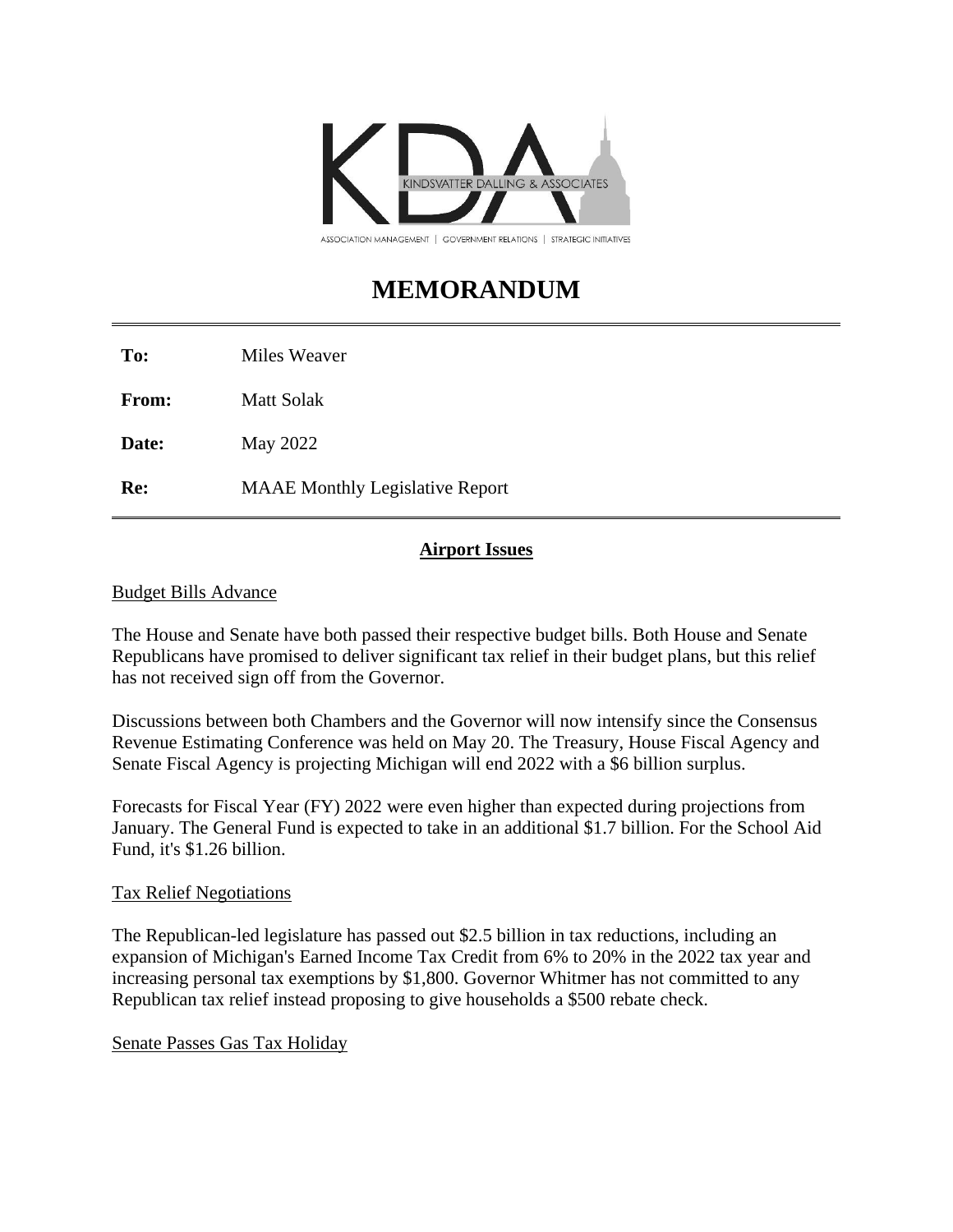At the end of May, the Senate passed a gas tax vacation bill package to temporarily suspend both Michigan's gas tax and the sales tax on motor fuel, hoping to sidestep projections of gasoline prices hitting \$6 per gallon this summer.

SB 1029 would pause the state tax of 27.2 cents per gallon on gasoline and diesel fuel until Sept. 15. The bill would utilize approximately \$192.6 million from the general fund to reimburse project money lost by county road commissions and it would ause around \$107.4 million to compensate for revenue lost among cities and villages.

SB 972 - SB 974 would also eliminate the sales tax and the use tax on motor fuel within the same timeline of this year.

#### Potential Tax Policy Changes and SAF Funding Changes

The MAAE has begun working with key lawmakers to discuss potential tax policy changes to help support funding for the State Aeronautic Fund. As members are aware, SAF funding has not adequately kept up with the needs of airports in Michigan.

The MAAE will keep members apprised of developments on this effort.

## MAAE's Advocacy on PFAS

The MAAE is coordinating with House Transportation Chairman Jack O'Malley on a Committee Hearing to discuss PFAS at airports and to continue to push EGLE to adopt a more collaborative approach on the issue.

As a reminder, earlier this year, the MAAE met with EGLE Director Liesl Eichler Clark to discuss the department's approach to PFAS at airports. The MAAE outlined actions items to EGLE in hopes of creating a more collaborative approach by the department.

The MAAE is tentatively schedule for a public hearing to discuss this issue on June 21 in front of the House Transportation Committee.

#### PFAS—PFAS Action Act

The below language is from the PFAS Action Act. The AAAE is spearheading the exemption language on behalf of airports. The MAAE has begun the process of looking at similar exemption language at the state level. The federal language does not provide liability protection for non-Part 139 certificated airports. The MAAE is looking at routes to protect all member airports.

The MAAE has draft legislation back from the Legislative Services Bureau—which writes all potential bills in Michigan. The MAAE is making edits to ensure the legislation will protect all airports from potential liability. Once the language has been finalized the MAAE will seek a legislative bill sponsor for introduction.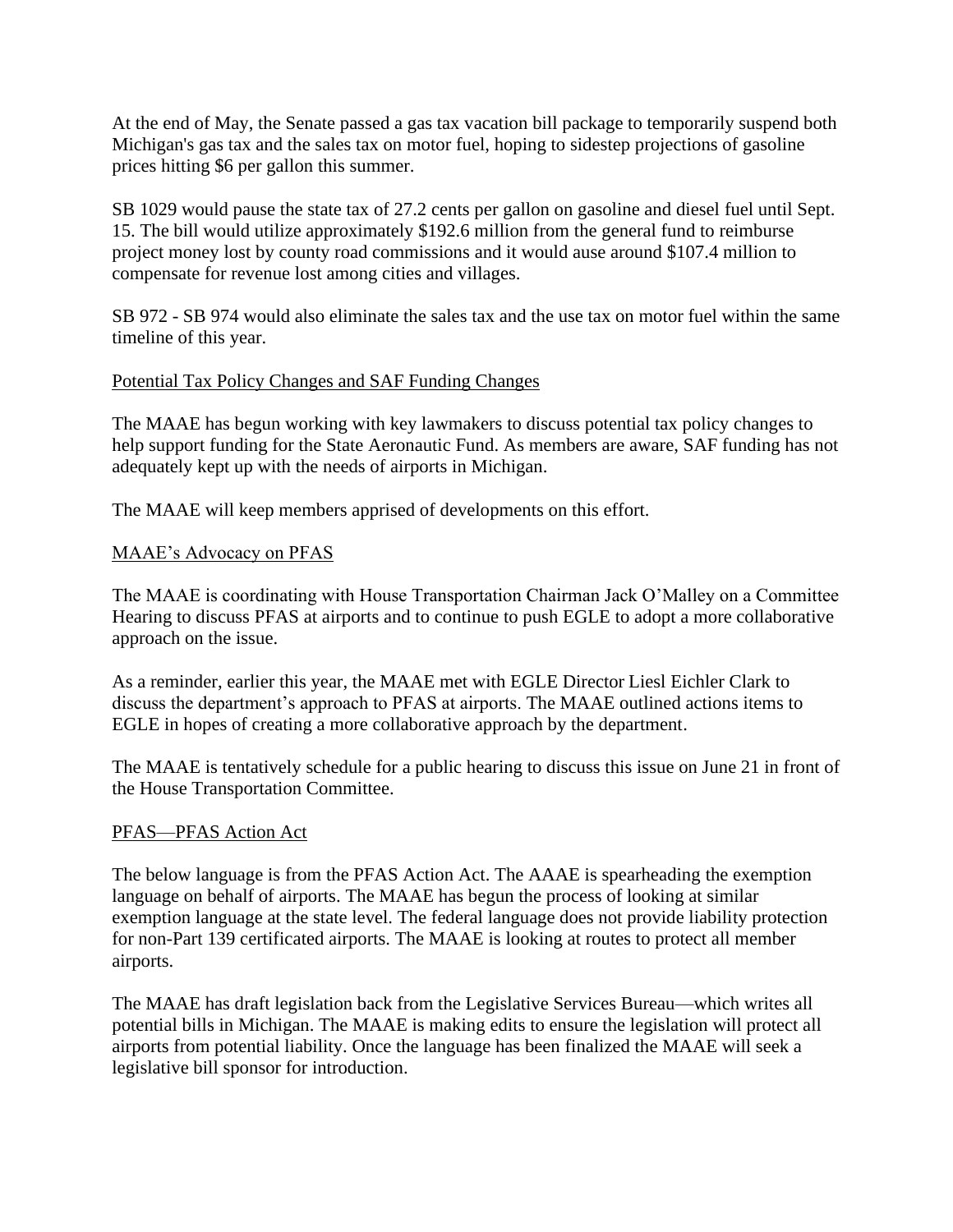#### PFAS—Equipment Cost Sharing

The MAAE is also actively engaging with Senator Gary Peter's office on legislation to assist airports via cost sharing with PFAS/input-based testing equipment. The draft language changes are highlighted in yellow below.

Title: To temporarily increase the cost share authority for aqueous film forming foam inputbased testing equipment, and for other purposes.

Be it enacted by the Senate and House of Representatives of the United States of America in Congress assembled,

SECTION 1. SHORT TITLE.

This Act may be cited as the **"Preventing PFAS Runoff at Airports Act".**

SEC. 2. TEMPORARY INCREASED COST SHARE AUTHORITY FOR AQUEOUS FILM FORMING FOAM INPUT-BASED TESTING EQUIPMENT.

(a) In General.—Section 47109 of title 49, United States Code, is amended by adding at the end the following new subsection:

"(g) Special Rule for Covered Equipment.—

"(1) IN GENERAL.—The Government's share of allowable project costs for covered equipment **and its installation** shall be 100 percent.

"(2) DEFINITION OF COVERED EQUIPMENT.—For purposes of this subsection, the term 'covered equipment' means aqueous film forming foam input-based testing equipment that **is** is—

"(A) referenced in CertAlert 21-01, Aqueous Film Forming Foam (AFFF) Testing at Certificated Part 139 Airports, dated June 1, 2021; and

 $H(B)$  eligible for Airport Improvement Program funding based on PGL 21-01, titled 'Extension of Eligibility for stand-alone acquisition of input-based testing equipment and truck modification', dated October 5, 2021 (or any other successor program guidance letter).

"(3) SUNSET.—The higher cost share authority established in this subsection shall terminate 180 days after the date on which the eligibility of covered equipment for Airport Improvement Program funding under the authority described in paragraph (2)(B) terminates or is discontinued by the Administrator, whichever is earlier.".

(b) Outreach Efforts.—Not later than 90 days after the date of enactment of this Act, the Administrator of the Federal Aviation Administration shall conduct an outreach effort to make airports aware of the higher cost share authority established in section 47109(g) of title 49, United States Code, as added by subsection (a).

**(c) Forward-looking Airports.—Not later than 18 months after the date of enactment of this Act, the Administrator of the Federal Aviation Administration shall provide a briefing to the Committee on Commerce, Science, and Transportation of the Senate and the Committee on Transportation and Infrastructure of the House of Representatives that reviews—**